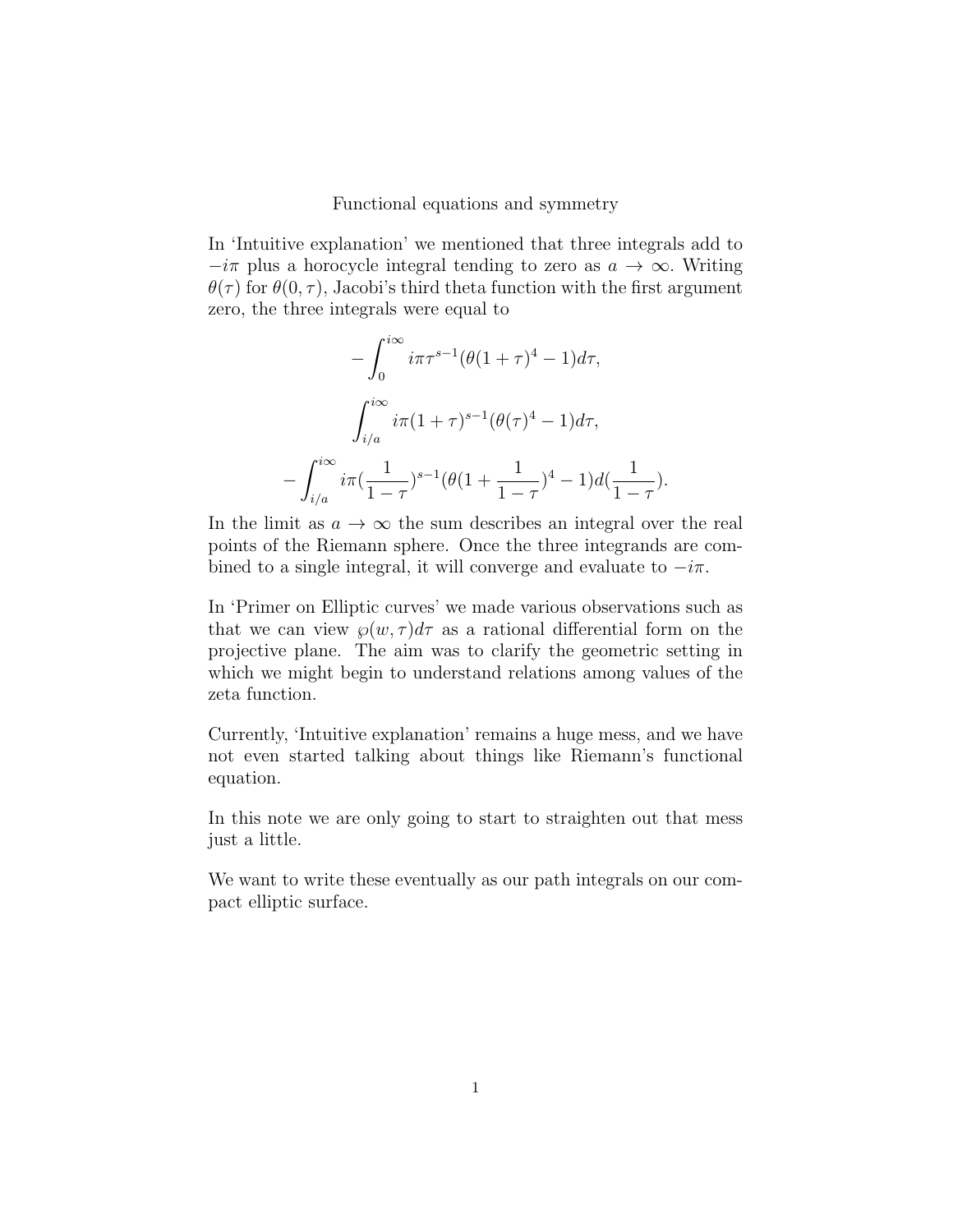Note: In case I haven't been clear about what I mean, I mean to first determine  $\theta(\tau)^4$  and  $\theta(1+\tau)^4$  in terms of restrictions of  $\mathcal{P}(w,\eta)$ using the analytical identities

$$
\begin{cases}\n\wp(\frac{\eta}{2}, \eta) & = \frac{\pi^2}{3}(-2\theta(0, \eta)^4 + \theta(0, 1 + \eta)^4) \\
\wp(\frac{1}{2}, \eta) & = \frac{\pi^2}{3}(\theta(0, \eta)^4 + \theta(0, 1 + \eta)^4) \\
\wp(\frac{1 + \eta}{2}, \eta) & = \frac{\pi^2}{3}(\theta(0, \eta)^4 - 2\theta(0, 1 + \eta)^4)\n\end{cases}
$$

next to view the three left sides as restrictions times  $d\eta$  as restrictions of the pullback of the *rational one-form*  $\mathcal{P}(w, \eta)d\eta$  on a projective plane, thirdly to interpret therefore the resulting integrals related to Riemann's zeta function as path integrals on the non-compactifiable elliptic surface, and finally to lift the paths to the compactifiable elliptic surface where integration may coherently be understood in terms of zeroes and poles.

For now, let's just try to collect and de-clutter what we know about them already.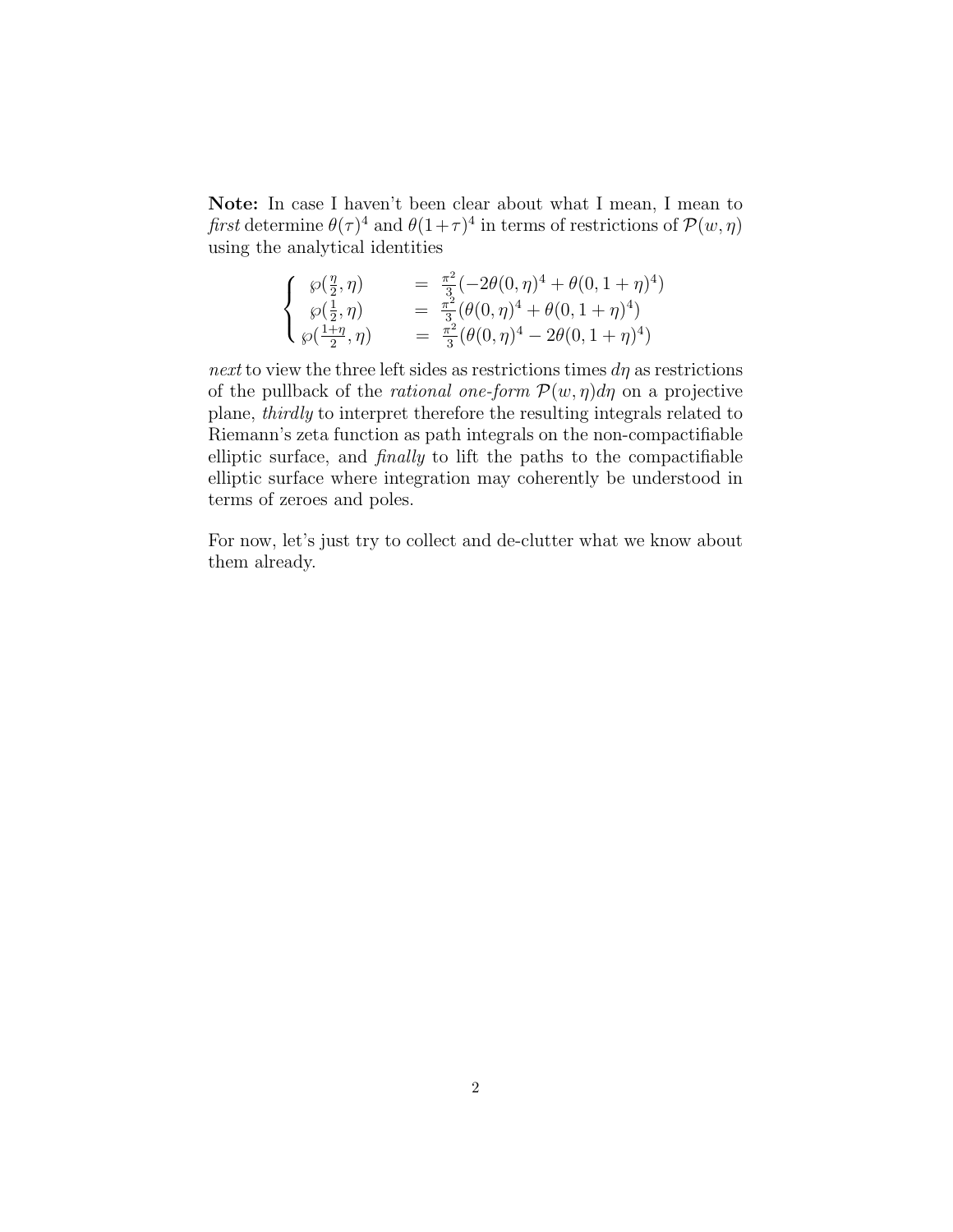The first integral, we have mentioned, has the number-theoretic interpretation, it equals

$$
i^{s-1}L(s,\chi)\Gamma(s)(\pi)^{1-s}
$$

with

$$
L(s, \chi) = -8\zeta(s)\zeta(s-1)4^{-s}(2-2^{s})(4-2^{s}).
$$

The related  $L(s, 0)$  satisfies

$$
L(s,0) = 8\zeta(s)\zeta(s-1)(1-4^{1-s}).
$$

The product

$$
L(s,0)\Gamma(s)\pi^{1-s}
$$

is symmetric under  $s \mapsto 2-s$ , by an argument similar to Riemann's proof of the functional equation.

It is possible to deduce the functional equation for  $\zeta$  from this symmetry. The point is that the product of the first three factors in  $\zeta(s)\pi^{\frac{-s}{2}}\Gamma(\frac{s}{2})\zeta(s-1)\pi^{\frac{1-s}{2}}\Gamma(\frac{s-1}{2})$  is invariant under  $s \mapsto (1-s)$  if and only if the product is invariant under  $s \mapsto 2 - s$ . By Legendere Duplication,  $2^{1-s}\Gamma(s)\Gamma(1-\frac{s}{2})$  $(\frac{3}{2})\Gamma(\frac{1}{2}-\frac{s}{2})$  $(\frac{s}{2})$  is an odd function of s and therefore the invariance under  $s \mapsto 2 - s$  is equivalent to the one which  $L(s,0)\Gamma(s)\pi^{1-s}$  satisfies.

Here's a test verification that it really is an odd function (to be sure we are not making typos)

 $f[s_$  := 2^(1 - s) Gamma[s] Gamma[1 - s/2] Gamma[1/2 - s/2]  $f[2.3]$  $f[-2.3]$ 13.7657  $-13.7657$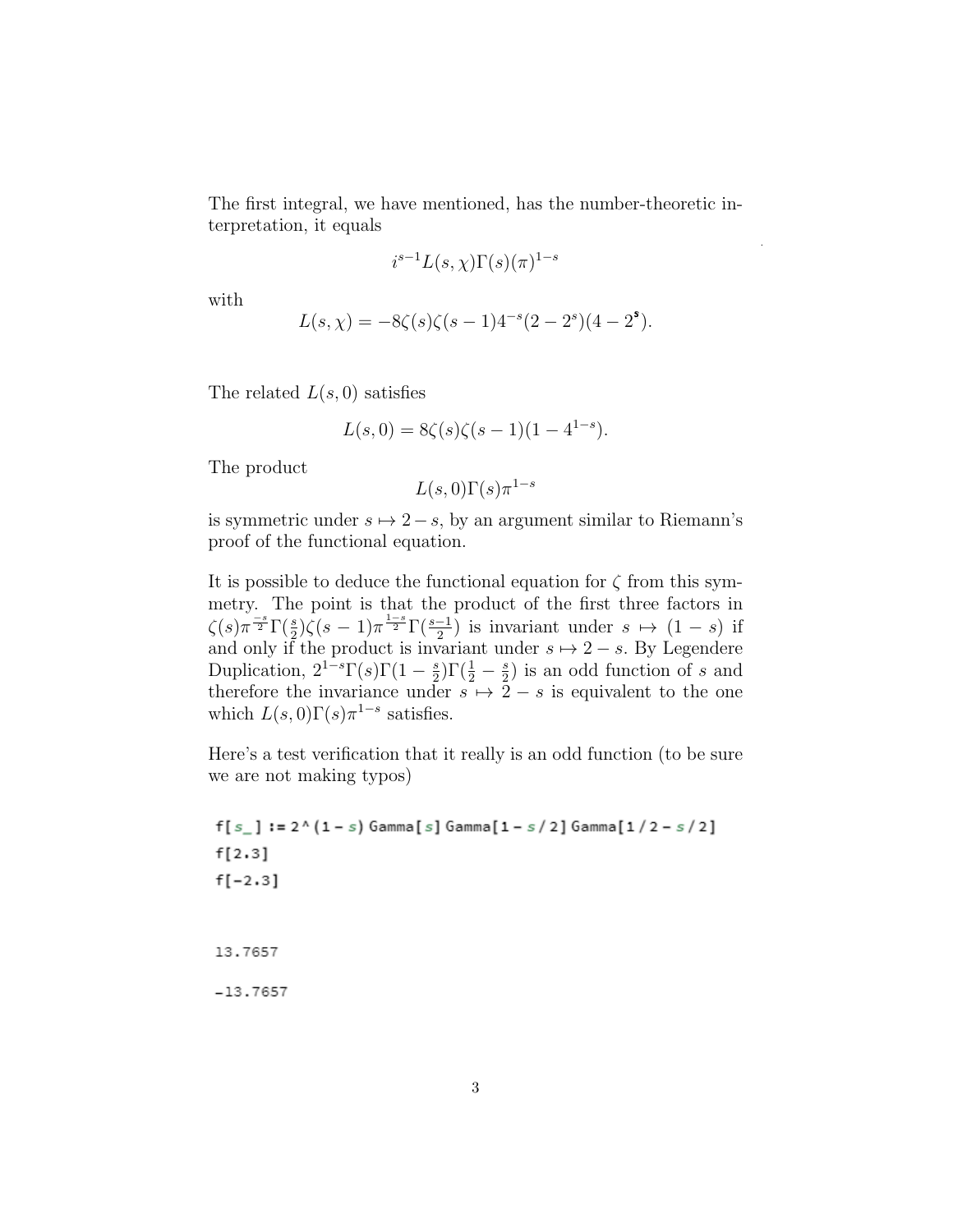This symmetric product  $L(s,0)\Gamma(s)\pi^{1-s}$  equals  $i^{1-s}$  times the integral

$$
\int_0^{i\infty} i\pi\tau^{s-1} (\theta(\tau)^4 - 1)d\tau
$$

which is not one of the integrals above, rather it is the second integral above plus the correction term

$$
\int_0^\infty i\pi((1+\tau)^{s-1}-\tau^{s-1})(\theta(\tau)^4-1)d\tau.
$$

The third integral might be interesting to transform by writing

$$
\theta(1 + \frac{1}{1 - \tau})^4 = \theta(\frac{1}{1 - \tau} - 1)^4
$$

$$
= \theta(\frac{\tau}{1 - \tau})^4 = -(\frac{1 - \tau}{\tau})^2 \theta(\frac{\tau - 1}{\tau})^4
$$

When we combine this with

$$
d(\frac{1}{1-\tau}) = \frac{d\tau}{(1-\tau)^2}
$$

so that the integral becomes

$$
\int_0^{i\infty} i\pi \left(\frac{1}{1-\tau}\right)^{s-1} [\tau^{-2}\theta (1-\frac{1}{\tau})^4 + (1-\tau)^{-2}] d\tau.
$$

Letting  $y = -\tau^{-1}$  and also interchanging the limits to remove the negative sign, so y ranges from 0 to  $i\infty$  again, our integral becomes

$$
-\int_0^{i\infty} i\pi \left(\frac{y}{1+y}\right)^{s-1} [\theta (1+y)^4 + \frac{1}{(1+y)^2}] dy
$$

Replacing y with  $\tau$  we get

$$
-\int_0^{i\infty} i\pi \left(\frac{\tau}{1+\tau}\right)^{s-1} [\theta (1+\tau)^4 + \frac{1}{(1+\tau)^2}]d\tau
$$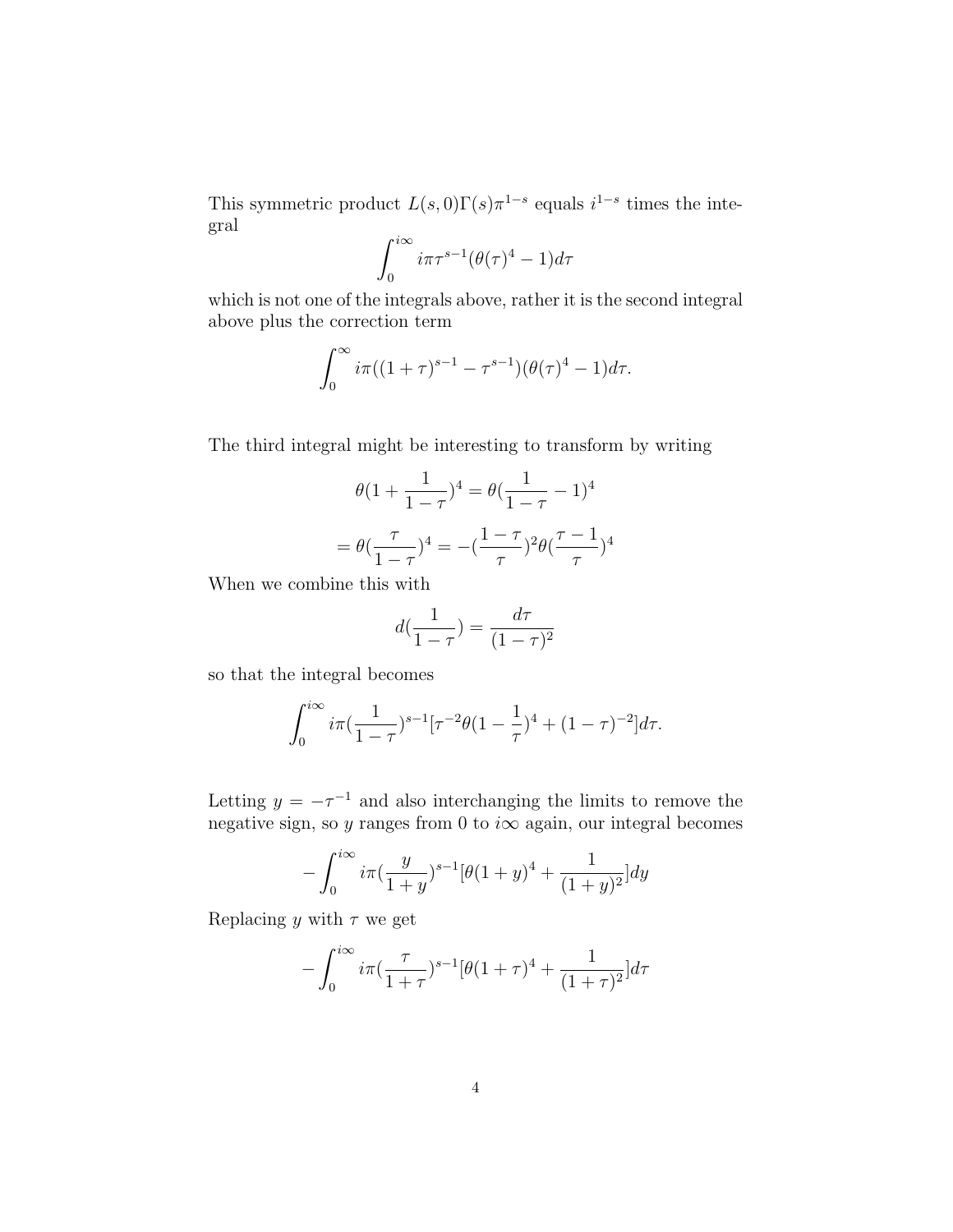Here is a test verification that the three relevant integrals really do add to 1, although note that these are improper in the sense that the sum only converges when they are combined

 $s := .4 + I$  $T[tau_$  := EllipticTheta[3, 0, Exp[I \* Pi \* tau]]^4 NIntegrate[  $tau( s - 1) * (T[1 + tau] - 1)$  $- (1 + \tan)$   $(5 - 1)$   $\star$   $(T[\tan] - 1)$  $+(tan/(1+tau))$   $(5-1)$   $*(T[1+tau]+1/(1+tau)^2)$ ,  $\{tau, I / 10000, I * 10000\}$  $0.9999 - 0.0000603416 i$ 

We could combine the third integral with the first and the coefficient of  $\theta(1+\tau)$  would become

$$
i\pi(\tau^{s-1}+(\frac{\tau}{1+\tau})^{s-1})
$$

though it would be better to combine the third integral with the second somehow.

We can relate the fact that  $L(s,0)\Gamma(s)\pi^{1-s}$  is symmetric under  $s \mapsto$  $2 - s$  with a symmetry of our integrals. That is because

$$
L(s,0) = -L(s,\chi)\frac{1 - 4^{1-s}}{4^{-s}(2 - 2^s)(4 - 2^s)}
$$

which is the product of

$$
\frac{(-i\pi)^{s-1}}{\Gamma(s)}\frac{1-4^{1-s}}{4^{-s}(2-2^s)(4-2^s)}
$$

with the first integral.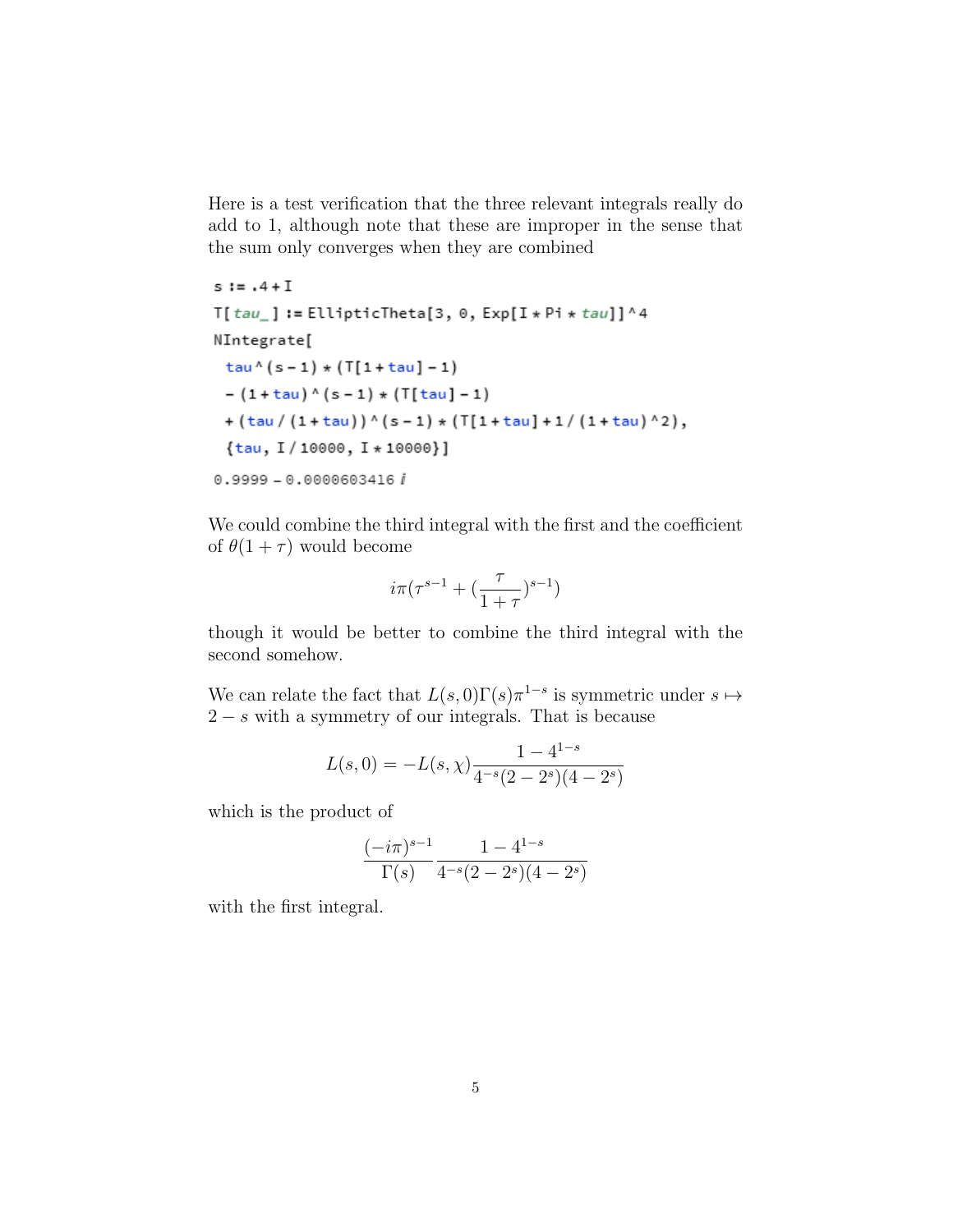This is

$$
-\frac{(-i\pi)^{s-1}}{\Gamma(s)}\frac{1-4^{1-s}}{4^{-s}(2-2^s)(4-2^s)}\int_0^{i\infty}i\pi\tau^{s-1}(\theta(1+\tau)^4-1)d\tau.
$$

Let us verify this

```
L[s_{-}] := 8 * \text{Zeta}[s] * \text{Zeta}[s - 1] * (1 - 4^{\wedge} (1 - s))\texttt{ltest}[s_{-}]:=(-\texttt{I} * \texttt{Pi}) \wedge (s-1)/\texttt{Gamma}[s] \star (1-4 \wedge (1-s)) / (4 \wedge (-s) \star (2-2 \wedge s) \star (4-2 \wedge s)) \star \texttt{NIntegrate}[\texttt{I} * \texttt{Pi} * (\texttt{tau}) \wedge (s-1) \star (3-2 \wedge s) \star (3-2 \wedge s)]1) * (EllipticTheta[3, 0, Exp[I * Pi * (1+tau)]] ^4-1), {tau, I / 1000, I * 1000}]
L[1.4 + 3.2 * I]Letest[1.4+3.2*I]3.12557 - 2.27067 i3.12603 - 2.27118i
```
And let's verify that if we omit the factor of  $\pi^{s-1}/\Gamma(s)$  it is symmetric under  $s \mapsto 2 - s$ 

```
W[s_+] := (-1)^{k}(s-1) * (1-4^{k}(1-s)) / (4^{k}(-s) * (2-2^{k}s) * (4-2^{k}s)) * NIntegrate[I * Pi * (tau)^{k}(s-1)]1) * (EllipticTheta[3, 0, Exp[I * Pi * (1+tau)]] ^4-1), {tau, I/1000, I * 1000}]
W[1.4 + 3.2 * I]W[2 - 1.4 - 3.2 * I]-0.0902778 - 0.0719809 i-0.0947466 - 0.0739693 i
```
Using the relation that the integrals add to 1, we see that the following expression is invariant under  $s \mapsto 2-s$ 

$$
(-i)^{s-1} \frac{1 - 4^{1-s}}{4^{-s}(2-2^s)(4-2^s)} \left(1 + \int_0^{i\infty} (1+\tau)^{s-1} (\theta(\tau)^4 - 1) - \left(\frac{\tau}{1+\tau}\right)^{s-1} (\theta(1+\tau)^4 + \frac{1}{(1+\tau)^2}) d\tau\right).
$$

The effect of this substitution under the integral sign is the same as reciprocating both coefficients  $1 + \tau$  and  $\frac{\tau}{1+\tau}$ .